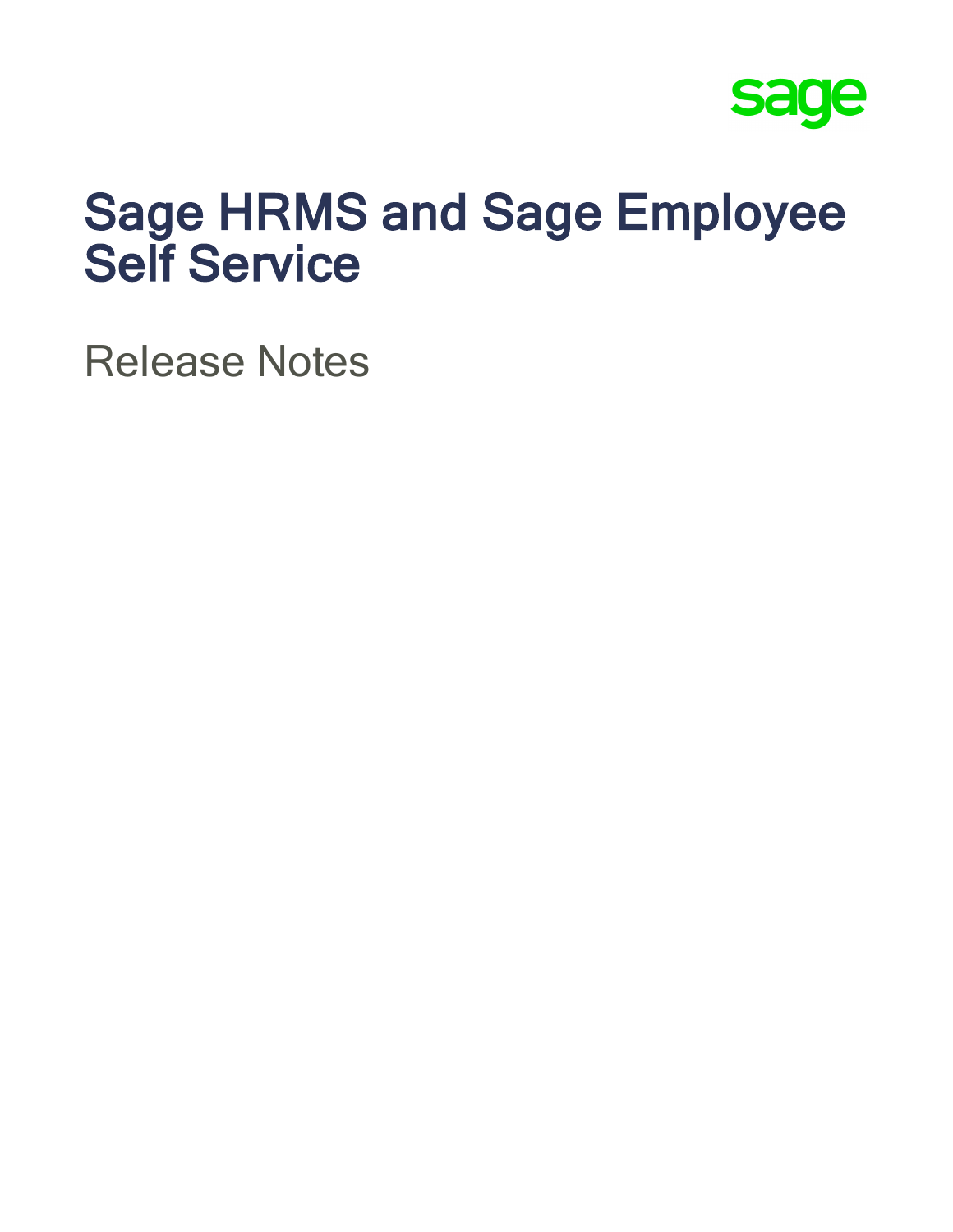This is a publication of Sage Software, Inc.

© 2020 The Sage Group plc or its licensors. All rights reserved. Sage, Sage logos, and Sage product and service names mentioned herein are the trademarks of The Sage Group plc or its licensors. All other trademarks are the property of their respective owners.

Last updated: June 18, 2020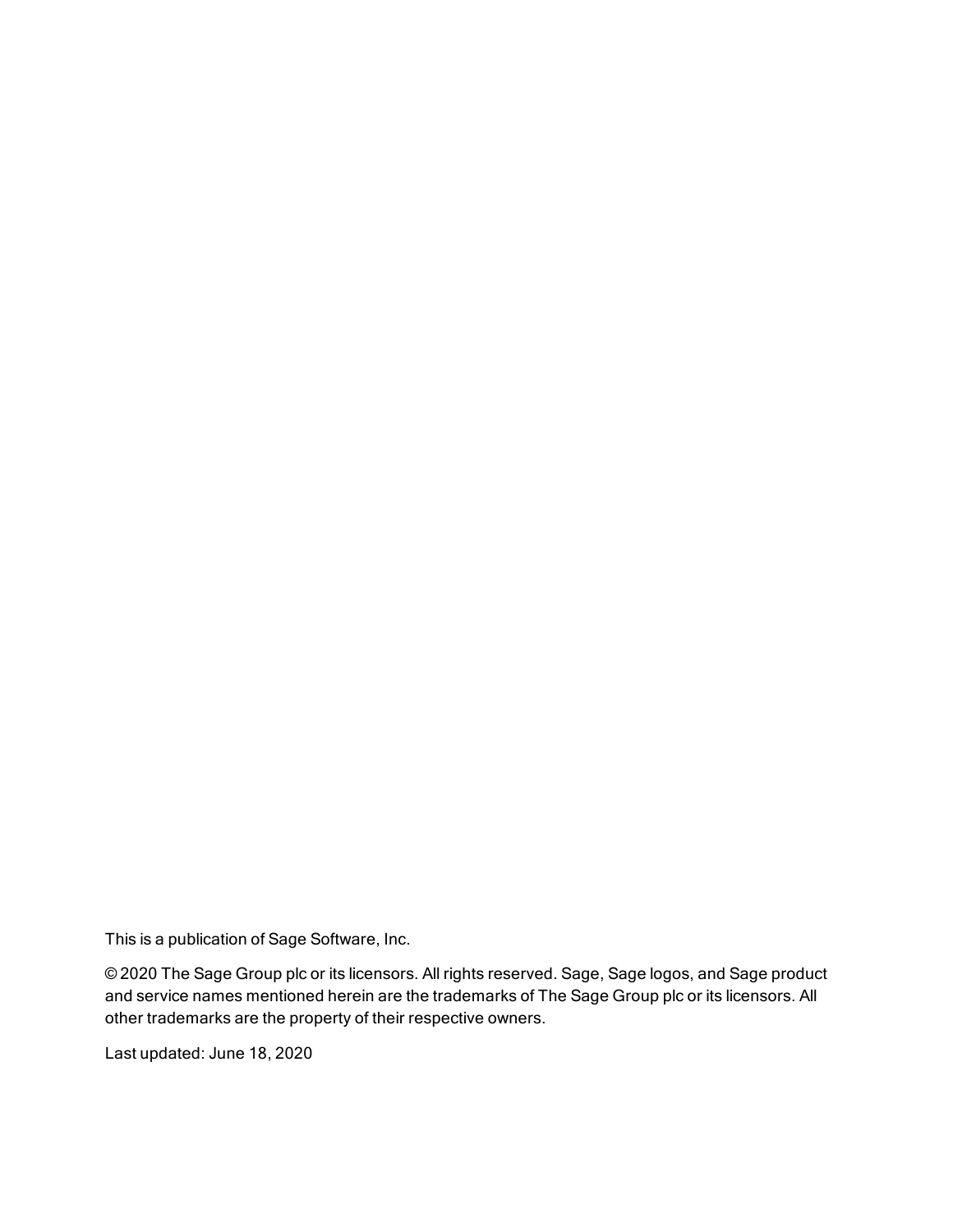# **Contents**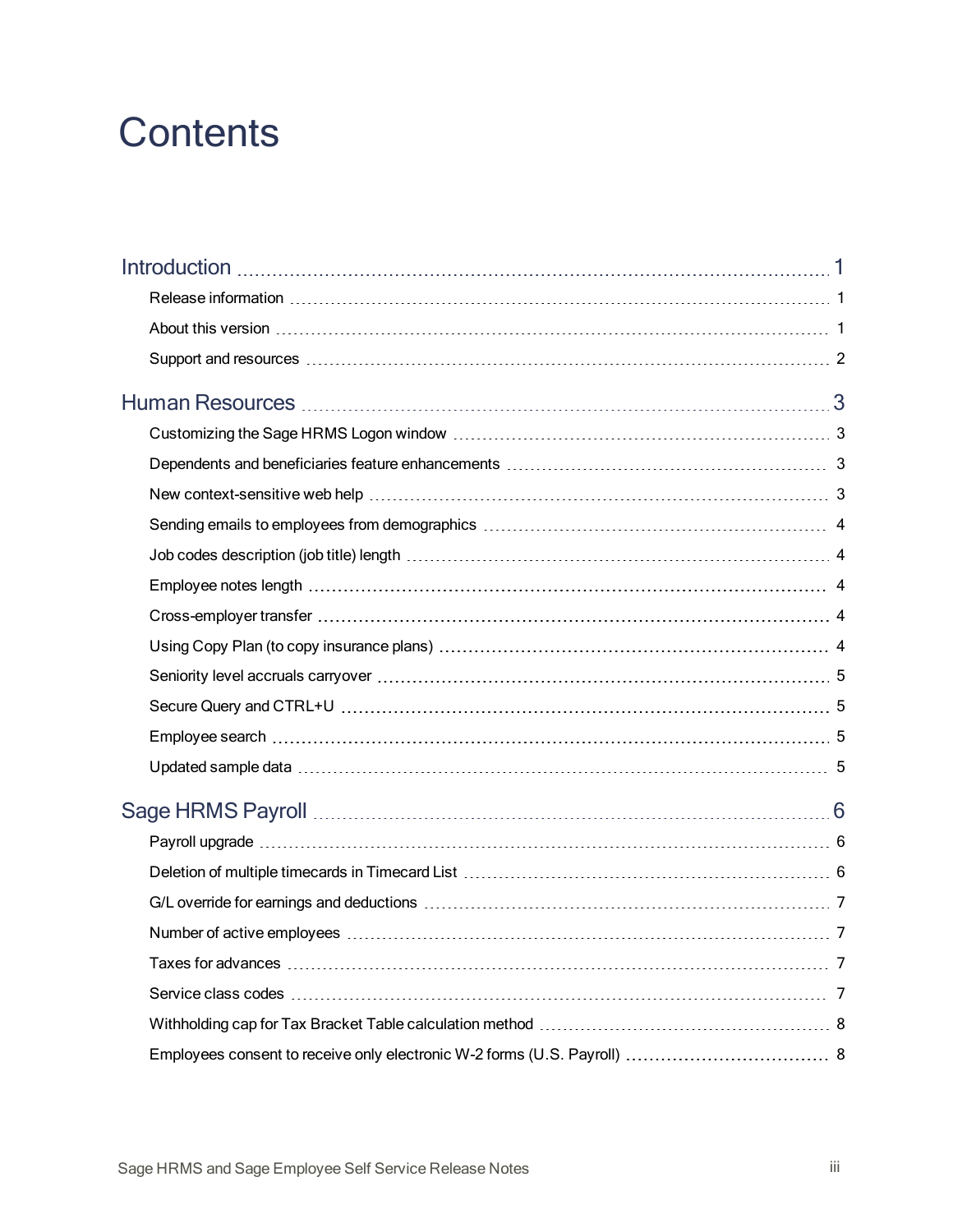| Time off requests statuses in notifications ………………………………………………………………10 |  |
|------------------------------------------------------------------------|--|
|                                                                        |  |
|                                                                        |  |
|                                                                        |  |
|                                                                        |  |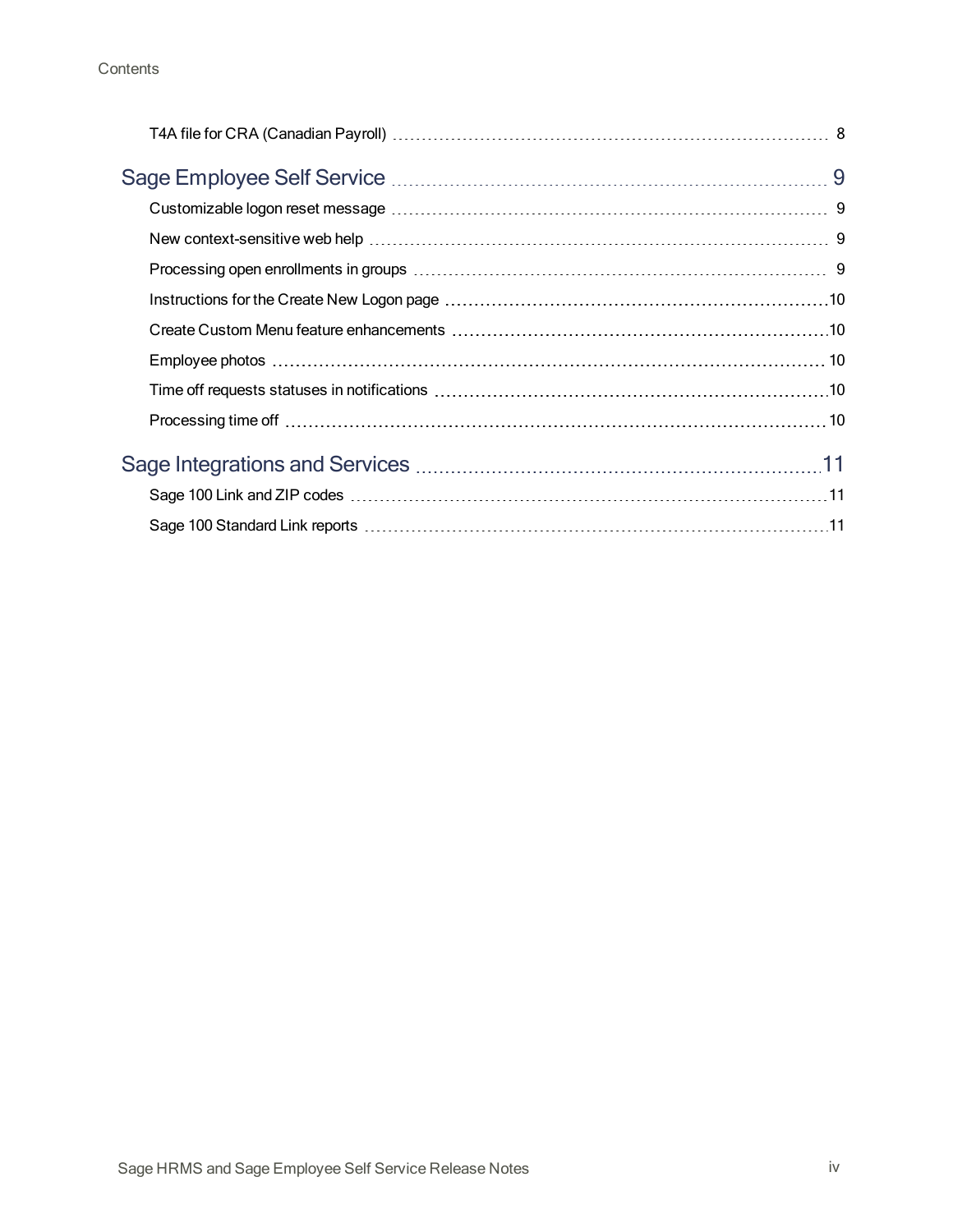# <span id="page-4-0"></span>Introduction

#### <span id="page-4-1"></span>Release information

Product: Sage HRMS and Sage Employee Self Service

<span id="page-4-2"></span>Version: 2017

#### About this version

This document describes enhancements and modifications in Sage HRMS version 2017 and Sage Employee Self Service version 2017 that differ from earlier versions. All customers who upgrade to this version should read these release notes to learn about changes to the software program.

Important! Before upgrading, consult with your business partner or Sage to ensure that this version is compatible with customizations, integrated third-party applications, and other configuration options. If you install this version independently, you assume responsibility for any impact on your system.

#### Before you install this version

Review the following information before you install:

- The System [Recommendations](https://support.na.sage.com/selfservice/viewdocument.do?noCount=true&externalId=83549) in Sage Knowledgebase article 83549, which includes the hardware and software recommendations.
- The Sage HRMS [Installation](https://cdn.na.sage.com/docs/en/customer/hrms/current/open/SageHRMS_InstallationGuide.pdf) Guide.
- The Sage Employee Self Service [Installation](https://cdn.na.sage.com/docs/en/customer/hrms/current/open/SageESS_InstallationandSetupGuide.pdf) and Setup Guide.

Note: You can find the latest documentation on the Sage HRMS Product [Documents](http://cdn.na.sage.com/docs/en/customer/hrms/documentation.htm) website. This website is also linked from the Help menu in Sage HRMS.

Access the following installation packages by logging into the Sage [Knowledgebase](https://www.sagekb.com/):

- The Sage HRMS installation package (Sage [Knowledgebase](https://support.na.sage.com/selfservice/viewdocument.do?noCount=true&externalId=83509) article 83509).
- The Sage Employee Self Service installation package (Sage [Knowledgebase](https://support.na.sage.com/selfservice/viewdocument.do?noCount=true&externalId=83512) article 83512).
- SAP Crystal Reports version 2011 electronic download (Sage [Knowledgebase](https://support.na.sage.com/selfservice/viewdocument.do?noCount=true&externalId=50162) article 50162).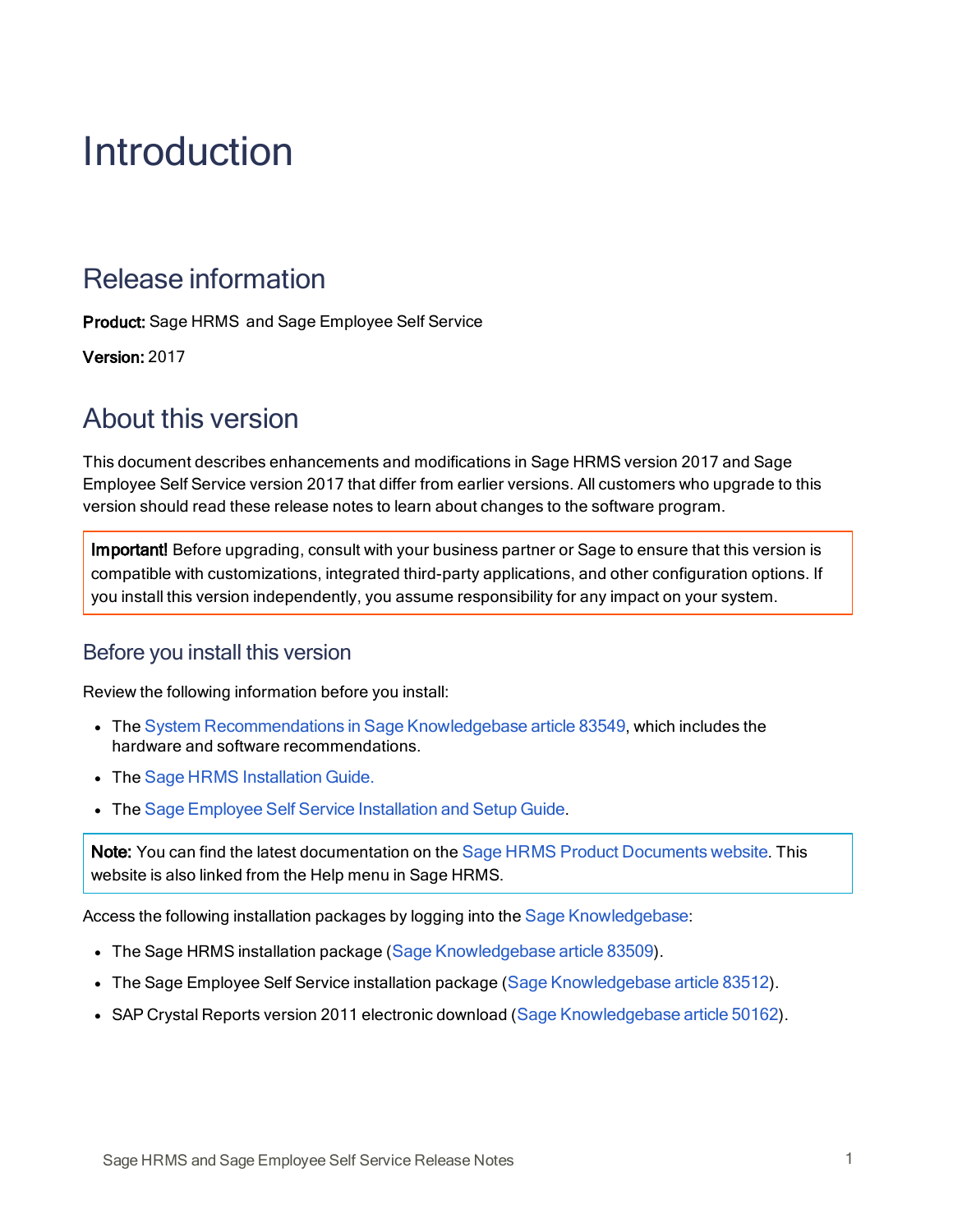#### Before you upgrade

- There are several procedures you must complete on your current system to prepare it for the upgrade. See the installation guides for Sage HRMS and Sage ESS for details. It is imperative you review the procedures before you install the upgrades.
- You must log on as a user with administrative privileges before you can upgrade a client workstation.
- If you use Sage HRMS Payroll, complete all payroll processing and print all payroll checks.

#### After you upgrade

- Make sure you have the latest payroll taxes. To install the latest tax updates, visit the Sage Knowledgebase at https://support.na.sage.com and search for the latest payroll update.
- Review your Group Security to make sure the new menu items are set to Allow Access for the appropriate users. The MASTER user automatically has access to all new functionality after the upgrade.

#### <span id="page-5-0"></span>Support and resources

Sage strives to provide you with the best help and support in the industry. If you have a question, we're here to help!

• Online Help: Click  $\bullet$  or press F1 within in the product to open the online help for the window you are viewing. From within the help, you can click the Contents tab (on the left side of the window) to explore a variety of topics, click the Index tab to look for topics related to a particular keyword, or use the search box (in the upper right corner of the window) by typing a particular word or phrase and

clicking  $\boxed{\Omega}$  to search for topics containing that text.

- Product [Documents](http://cdn.na.sage.com/docs/en/customer/hrms/documentation.htm): Access this and other documents from the Sage HRMS Product Documents [website](http://cdn.na.sage.com/docs/en/customer/hrms/documentation.htm).
- Sage City: Visit the online community at <http://sagecity.na.sage.com/> for blogs, tips, and guidance for your Sage programs.
- Sage [Knowledgebase](https://support.na.sage.com/selfservice/microsites/msbrowse.do?UMBrowseSelection=SG_SAGEHRMS_1): Search the Sage Knowledgebase, which provides 24/7 access to support articles as well as the latest software downloads and updates.
- Customer Support: For other support resources, visit the Sage City Customer [Resources](http://www.sagecity.com/Resources) page, select your country, and then select your product.
- Sage University: Learn pro tips for year-end processing in online or classroom courses. Visit [http://SageU.com](http://sageu.com/) and log on or create an account to register for training.
- Tax forms: Because all printed forms have variations, Sage HRMS Payroll only supports forms printed by Sage Checks and Forms. Call Sage Checks and Forms at 800-617-3224 or order online at [www.SageChecks.com](http://www.sagechecks.com/).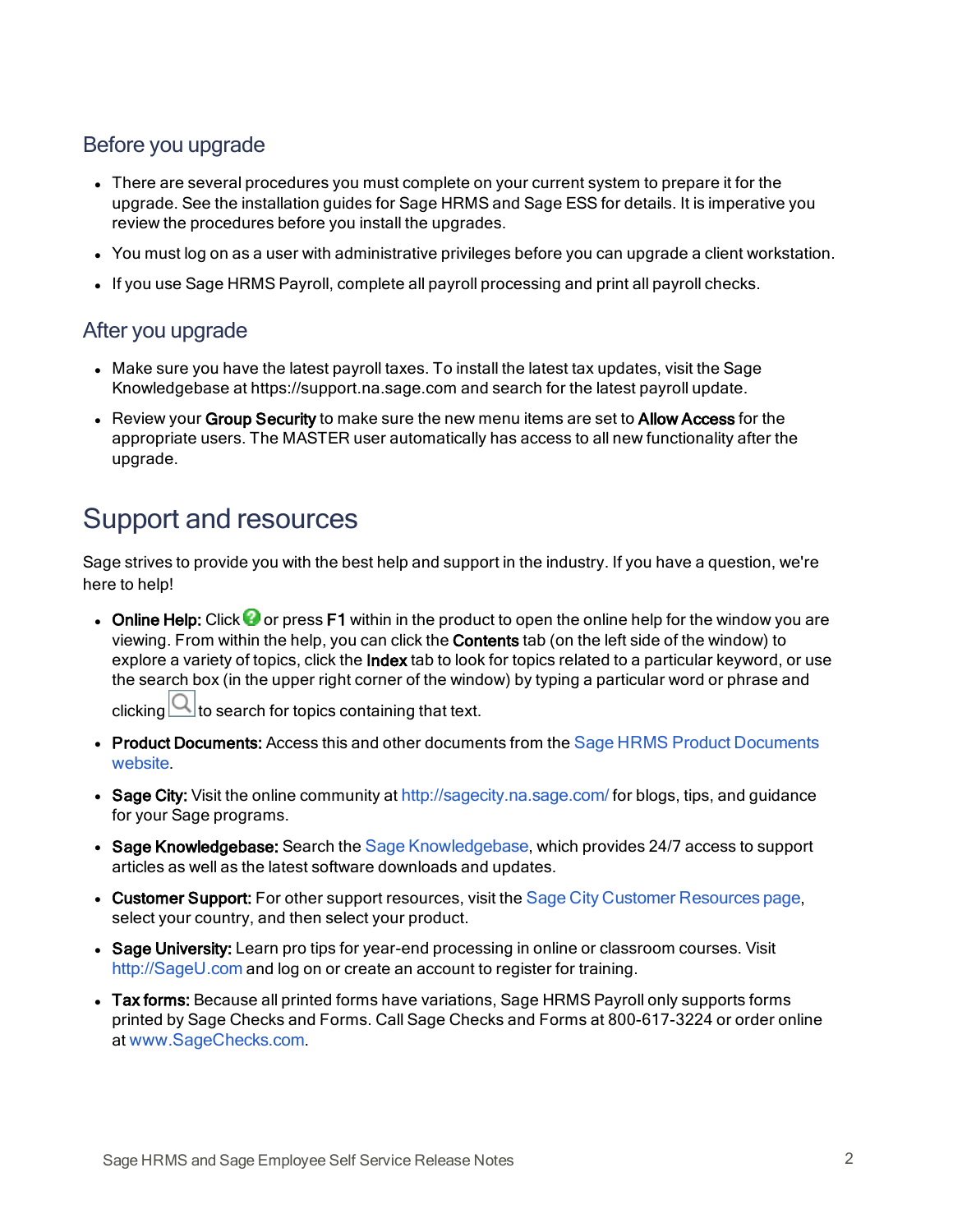# <span id="page-6-0"></span>Human Resources

<span id="page-6-1"></span>The following new features and improvements are included with this release.

### Customizing the Sage HRMS Logon window

You can now customize the text that displays on the Logon window for Sage HRMS. To customize the text on the window, go to Setup > System > Enterprise Setup and click the Customize Logon tab. Enter a message for your Sage HRMS users that is no more than 254 characters and save.

#### <span id="page-6-2"></span>Dependents and beneficiaries feature enhancements

The Dependents and beneficiaries features were enhanced so you can make updates while working on benefits plans or while updating employees. The enhancements include:

- Assigning multiple beneficiaries and covered dependents at once. You can now update multiple dependents or beneficiaries for an employee at once. Use the Covered Dependents or Assign Beneficiaries windows (Employees > View/Edit Employee > Benefits > Insurance Benefits) to assign and select more than one dependent or beneficiary at a time.
- Adding beneficiaries while assigning plans. You can now add new beneficiaries to your employees' plans while you are assigning insurance and savings plans in Sage HRMS. When adding plans to an employee, click the Add button in the beneficiary selection window, and complete the items to immediately add the beneficiary to the employee's plan. The beneficiary is then added to the employee's Dependents and Beneficiaries.
- Adding dependents "on the fly." You can now add a new dependent to an employee when you are viewing the employee's Covered Dependent window. Click the Add button and complete the items to add the dependent. The same information updates the employee's Dependents and Beneficiaries.

#### <span id="page-6-3"></span>New context-sensitive web help

In addition to updating the context-sensitive help for Sage HRMS, it is now published it to the web. You can use any browser to open web help for Sage HRMS. When you click a Help icon from any window in the program, the web help launches in a new tab of your browser or new browser window. Web help is published live and updated regularly at [http://help-hrms.na.sage.com](http://help-hrms.na.sage.com/en-us/2017). If you or your Sage HRMS users do not have access to the Internet, you can still access the installed help from the program folders (Program Files (x86) > Sage > Sage HRMS Client > Help).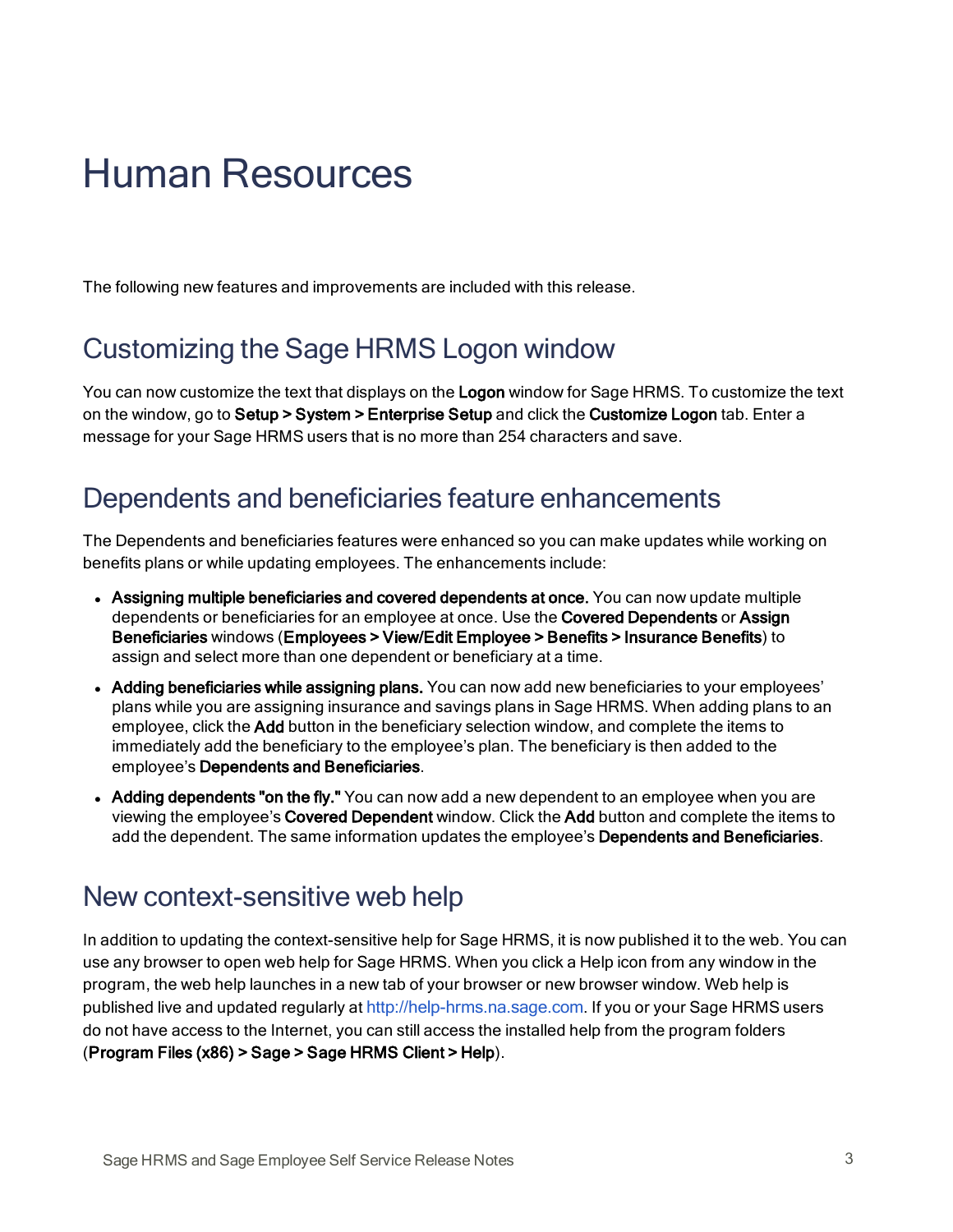# <span id="page-7-0"></span>Sending emails to employees from demographics

You can now email an employee from the **Demographics** page, which contains the employee's email address. Click the Mail icon next to the employee's email address, and your default email program will open a new blank message with the employee's email address entered.

### <span id="page-7-1"></span>Job codes description (job title) length

The length of the Job Codes Description increased from 25 characters to 60 characters. This description displays as the Job Title on the employee detail page (Employees > View/Edit Employee > Job and Pay > Current Job). However, any reports that include the job code description displays only the first 25 characters.

#### <span id="page-7-2"></span>Employee notes length

<span id="page-7-3"></span>You can view up to 50 characters of notes for employees in the Notes column of the Employee Notes Summary window; (the previous limit was 21 characters).

#### Cross-employer transfer

We corrected an issue where some information from the **Employee Notes** from employees were not transferred with the Cross Employer Transfer process. The Employee Notes and all comments now transfer successfully. We also fixed an issue where the Steps to Cross Employer Transfer Task was updated for the original employer, when it should update the task for the new employer. (14290, 16942)

# <span id="page-7-4"></span>Using Copy Plan (to copy insurance plans)

Prior to this release, some customers received an error message when using the Copy Plan feature (Setup > Employees > Benefits > Insurance Plans or Savings Plans). You can now copy insurance and savings plans successfully.

Note: To copy employees and dependents from an old plan to a new plan, the employee (and dependent) enrollment dates for the plan you copy must fall within the new plan start and end dates. (17141, 17171)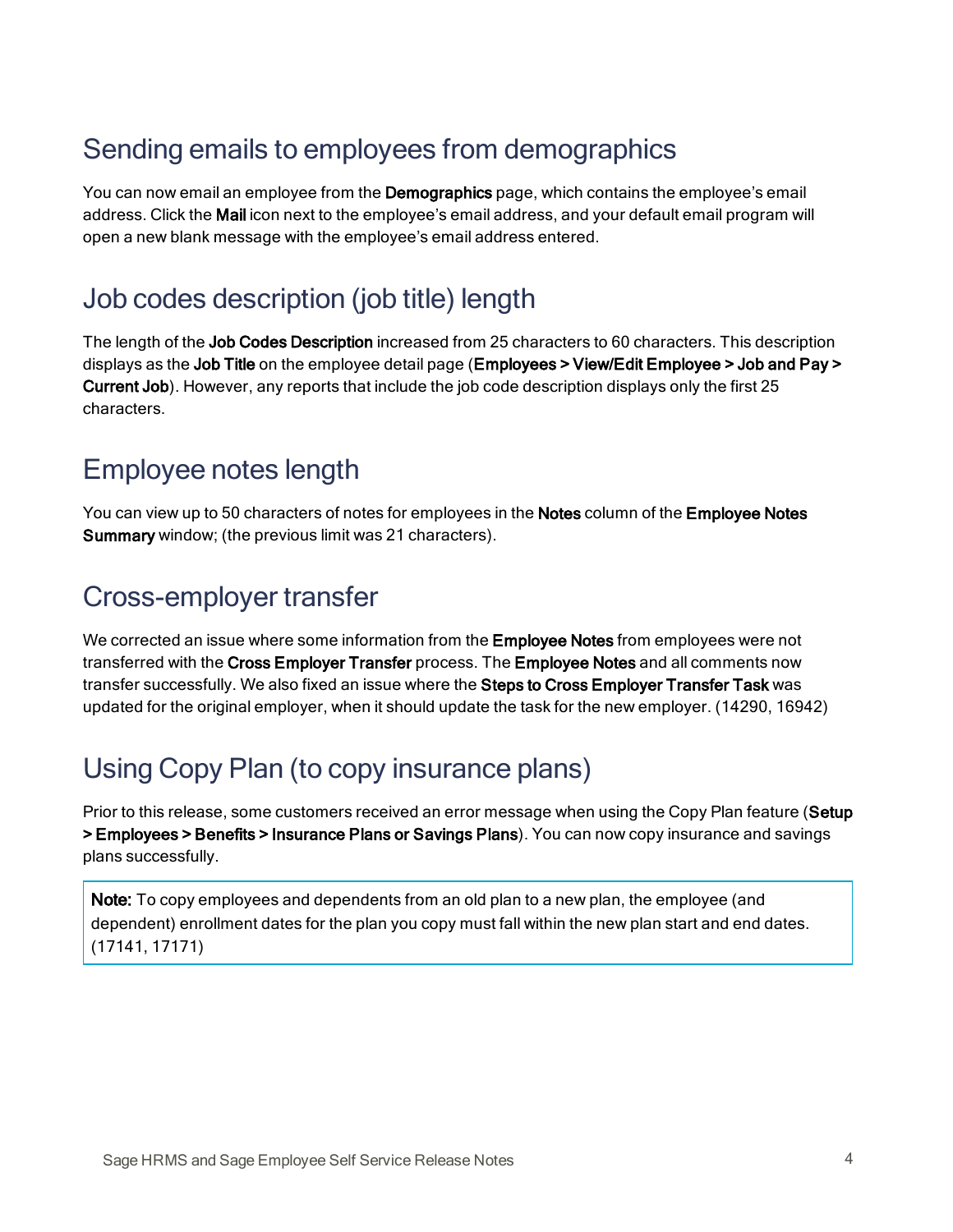## <span id="page-8-0"></span>Seniority level accruals carryover

Prior to this release, some customers experienced a problem with the maximum available and maximum carryover hours for employees with the seniority level of 10. Now, the correct time off accrual balances for employees with all seniority levels will be carried over. (16949)

## <span id="page-8-1"></span>Secure Query and CTRL+U

Prior to this release, some customers experienced an issue where the Secure Query settings would reset to the defaults when they used the CTRL+U keyboard shortcut to upgrade the database. Now, the Secure Query settings do not change when you use the keyboard shortcut. (16848)

#### <span id="page-8-2"></span>Employee search

<span id="page-8-3"></span>The "Search by ID or Name" field was removed from the Employee detail pages to address application stability issues (such as "Abra32.exe has stopped working" errors). (16952)

# Updated sample data

The sample data (U.S. and Canadian employers and payroll companies) was updated to demonstrate the latest features available in Sage HRMS.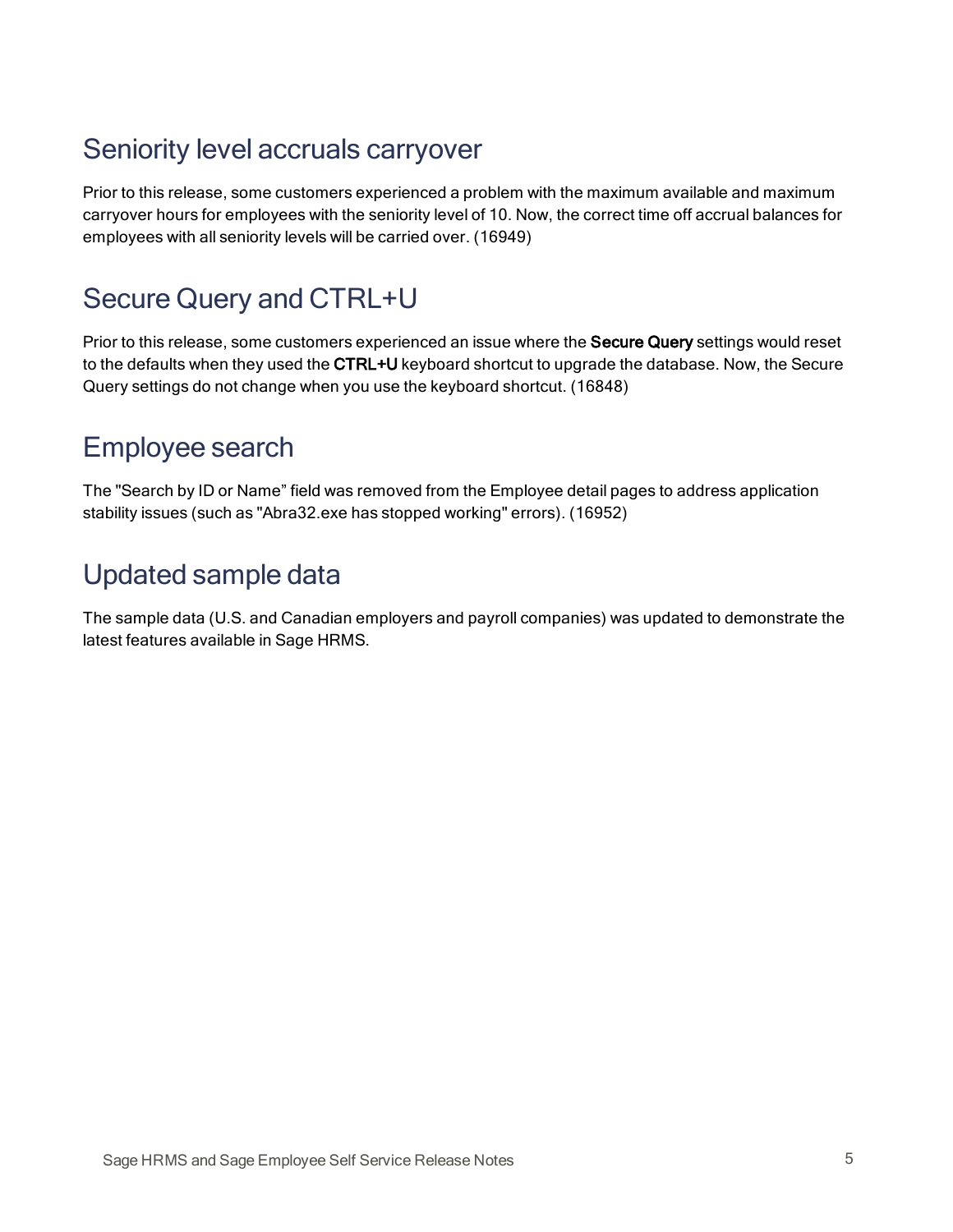# <span id="page-9-0"></span>Sage HRMS Payroll

<span id="page-9-1"></span>The following new features and improvements are included with this release.

# Payroll upgrade

With this release, we upgraded:

- $\bullet$  The payroll module version from 7.2 to 7.3.
- The supporting modules (Bank, System Manager, and General Ledger) from version 6.1 to 6.4.

The version upgrade creates new version-specific folders where your company data and files are stored.

If you customized the standard reports that come with Sage HRMS Payroll (such as the Bank Reconciliation or Chart of Accounts reports), your customized RPT files must be manually moved to maintain the customizations after upgrading. See Sage [Knowledgebase](https://support.na.sage.com/selfservice/viewdocument.do?noCount=true&externalId=71417) article 71417 for more information.

Caution! Standard reports in the Bank and General Ledger folders will be overwritten during the upgrade. If you customized Bank or General Ledger reports (saved to the [Drive]:\ProgramData\Sage\SageHRMSServer\Payroll\CustomReports\GL61A\ENG and \BK61A\ENG folders), you must save a copy of the RPT files to a safe location **before** installing the upgrade. After installation, you can add your customized RPT files to the GL64A and BK64A folders.

<span id="page-9-2"></span>See the Sage [HRMS Installation](https://cdn.na.sage.com/docs/en/customer/hrms/current/open/SageHRMS_InstallationGuide.pdf) Guide for steps to move customized standard reports.

## Deletion of multiple timecards in Timecard List

With this release, you now have the ability to delete multiple timecards at once in the Timecard List window (Payroll > Process Payroll > Timecard List). First use the filter criteria (Active, Inactive, by employee, etc.) to display the timecards you want to delete, and then click the Delete All button. Use this feature with caution, as all timecards shown in the filtered list will be deleted when you click Delete All.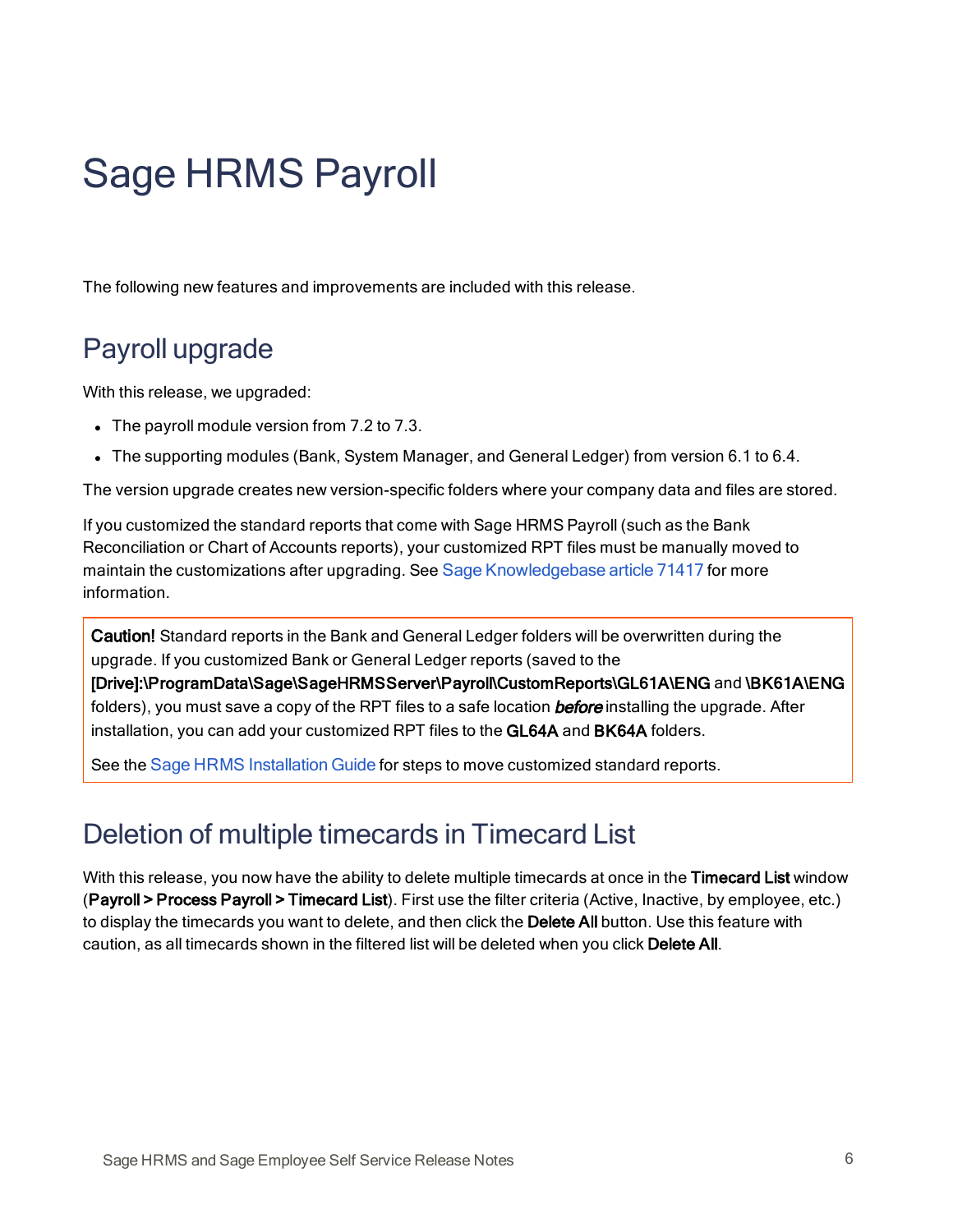## <span id="page-10-0"></span>G/L override for earnings and deductions

You can now use the Cost Center Override feature to update earnings and deductions in payroll with changes you make to related General Ledger codes. For example, if you add a new G/L segment code or change an Org Level (mapped to a cost center), you can use the Payroll > Process Payroll > Open Payroll process to include the changes in each earning, deduction, and tax in payroll. To use the feature, after you select the Profile ID on the Open Payroll window, click Advanced Options, and select Overwrite Cost Center Overrides. Then, when you click Process, the system updates any applicable G/L segments for the employees' earnings and deductions.

Note: Before you can start using the Cost Center Overrides feature, you must select the Use Cost Center Overrides check box on the Integration tab of the Setup > Payroll > Payroll G/L Integration window and set up the employees' G/L segments. After selecting the check box, you can define the nature of the overrides on the Segments tab of the same setup window. See the "Using Cost [Center](http://help-hrms.na.sage.com/en-us/2017/web/index.htm#../Subsystems/UP/Content/Payroll/UsingCostCenterOverrides.htm) [Overrides"](http://help-hrms.na.sage.com/en-us/2017/web/index.htm#../Subsystems/UP/Content/Payroll/UsingCostCenterOverrides.htm) help topic to learn more.

#### <span id="page-10-1"></span>Number of active employees

On the Company tab of the Setup > Payroll > Options window, the new Active Employees item displays the number of employees whose status is Active. The employee status is specified on the Class/Schd tab of the Employee Payroll window.

#### <span id="page-10-2"></span>Taxes for advances

When setting up an advance in the Earnings/Deductions Codes setup window, the Employee tab contains the Subject to the Following Taxes item is now available, which enables you to specify the taxes that the earning/deduction is subject to.

Note: Taxes for advances and repayment deductions are calculated differently than they were in previous versions. To ensure that taxes are calculated correctly for a taxable advance (and the corresponding repayment), ensure that you specify the same taxes in the Subject to the Following Taxes item for both the advance and the corresponding repayment deduction.

#### <span id="page-10-3"></span>Service class codes

On the EFT Options window (Setup > Payroll > EFT Options), you can now change the service class code.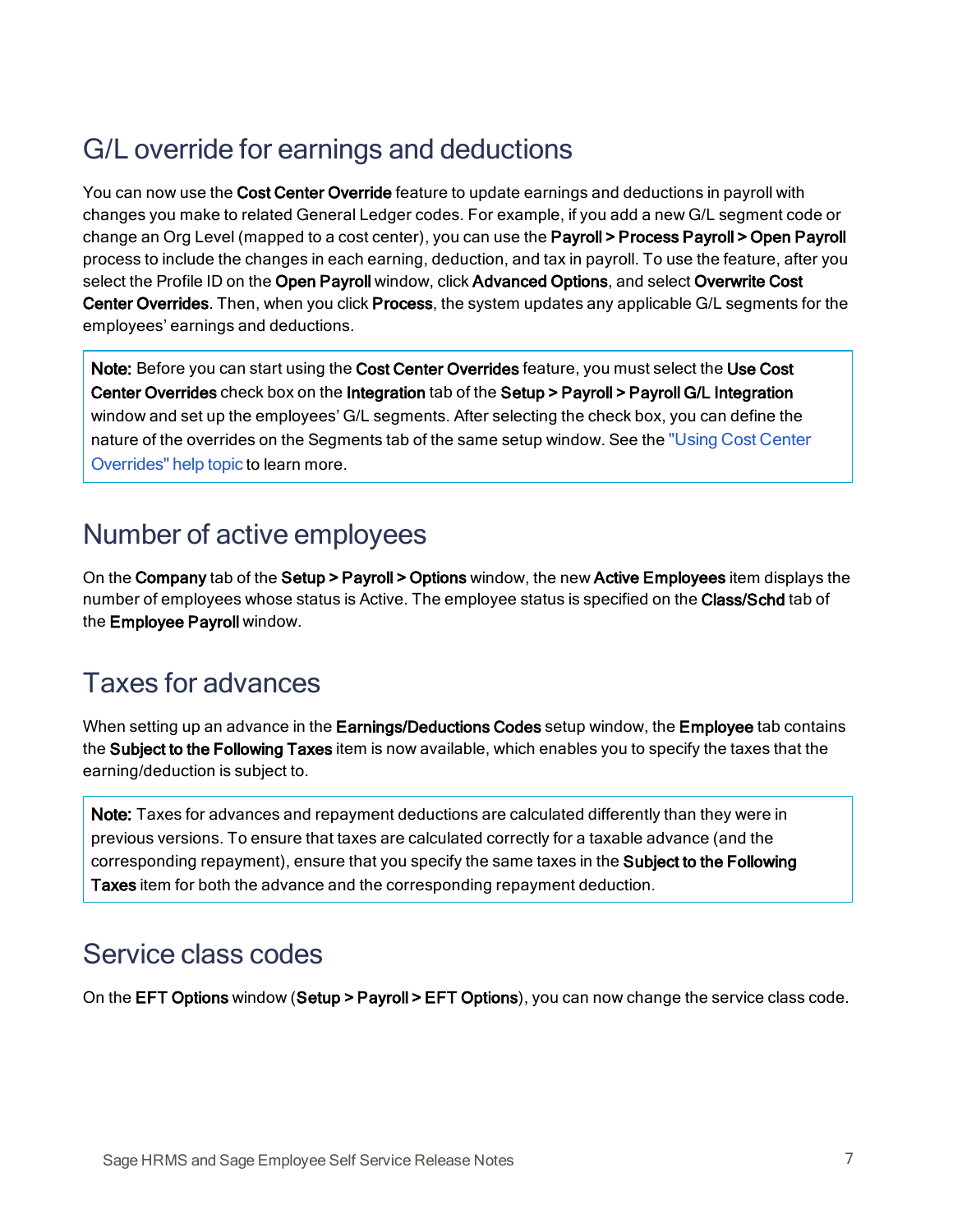# <span id="page-11-0"></span>Withholding cap for Tax Bracket Table calculation method

On the Basic Info tab of the Local/Other Tax Codes setup window, if you specify Tax Bracket Table as the employee calculation method, you can now specify an annual maximum withholding amount on the Employee tab.

# <span id="page-11-1"></span>Employees consent to receive only electronic W-2 forms (U.S. Payroll)

On the Class/Schd tab of the Employee Payroll window, you can use the new Employee Consents to Receive Only Electronic W-2s option to indicate if an employee has provided consent to receive their W-2s only in electronic form.

# <span id="page-11-2"></span>T4A file for CRA (Canadian Payroll)

The new T4As and T4As Electronic Filing windows enable you to produce T4As, either as printed forms or files that you can submit to the Canada Revenue Agency (CRA) electronically.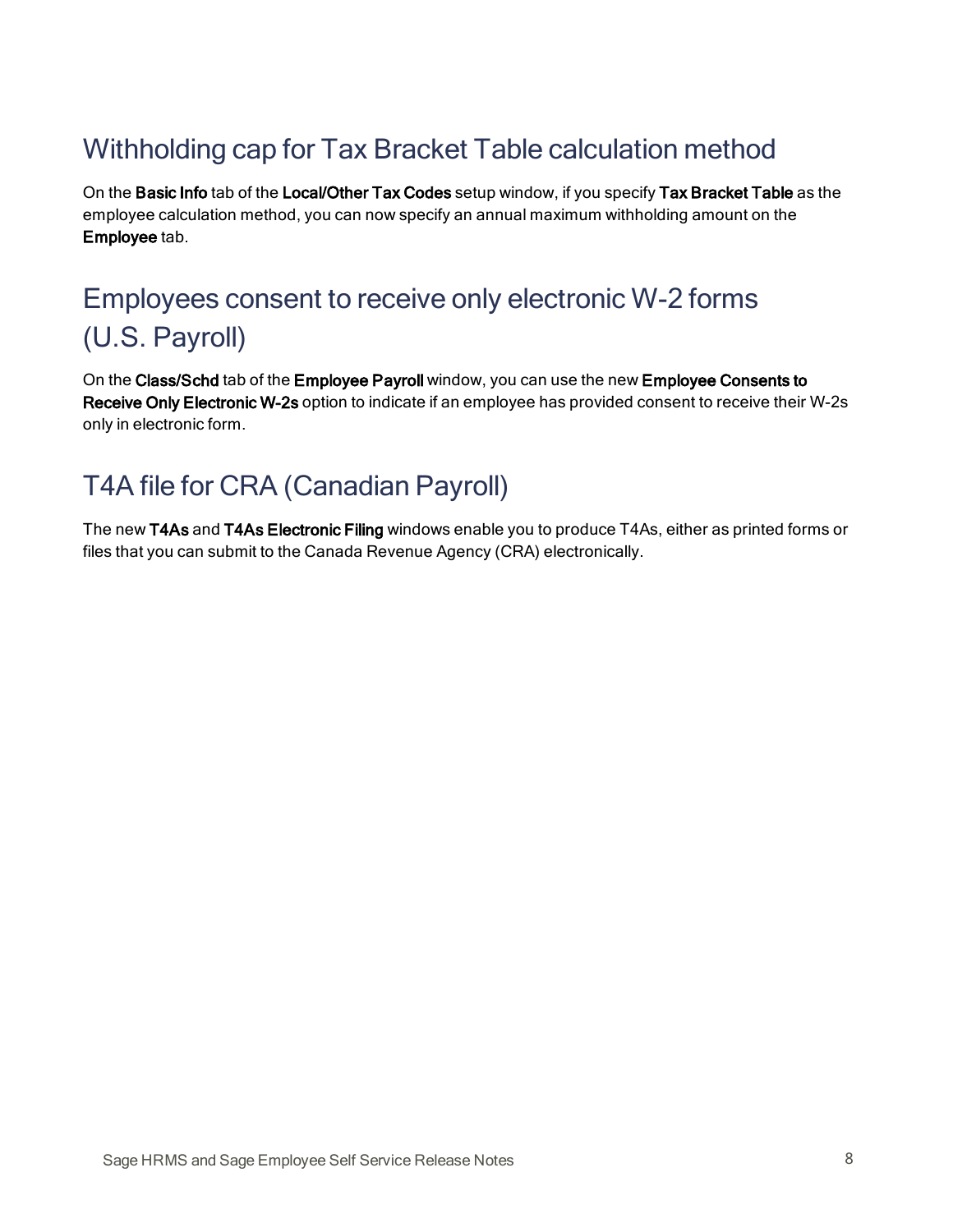# <span id="page-12-0"></span>Sage Employee Self Service

<span id="page-12-1"></span>The following new features and improvements are included with this release.

#### Customizable logon reset message

The Logon Setup page contains the new Logon Reset Message custom message so administrators specify the text seen by employees who have trouble resetting their passwords or forget their user names. Also, the "Forgot Your Password?" link on the Logon page was changed to "Username and Password Help."

After an unsuccessful attempt to reset the password or retrieve the username, your employees see the custom reset message. We recommend you customize the message to add contact information for administrators at your company who can help the employees with their logons.

#### <span id="page-12-2"></span>New context-sensitive web help

In addition to updating the context-sensitive help for Sage Employee Self Service, it is now published it to the web. You can use any browser to open web help for Sage Employee Self Service. When you click a Help icon from any window in the program, the web help launches in a new tab of your browser or new browser window. Web help is published live and updated regularly at <http://help-hrms.na.sage.com/ESS/>.

## <span id="page-12-3"></span>Processing open enrollments in groups

Administrators can now process open enrollments in groups, view processed open enrollments, and specify rollout dates on the Sage Employee Self Service > Benefit Updates > Process Enrollment page. When you're ready to Process Enrollments, use the search (which now includes All, Employee Last Name, and Organization Level options) to show groups of employees that were set up in Sage HRMS. When the page displays the employees (by last name or group) that you want to process, enter the rollout date when this group of employees' open enrollment period starts, then click the **Save** button to process the open enrollments and notify the employees.

Tip: View the "Process Enrollment" help topic for step-by-step instructions for this new feature.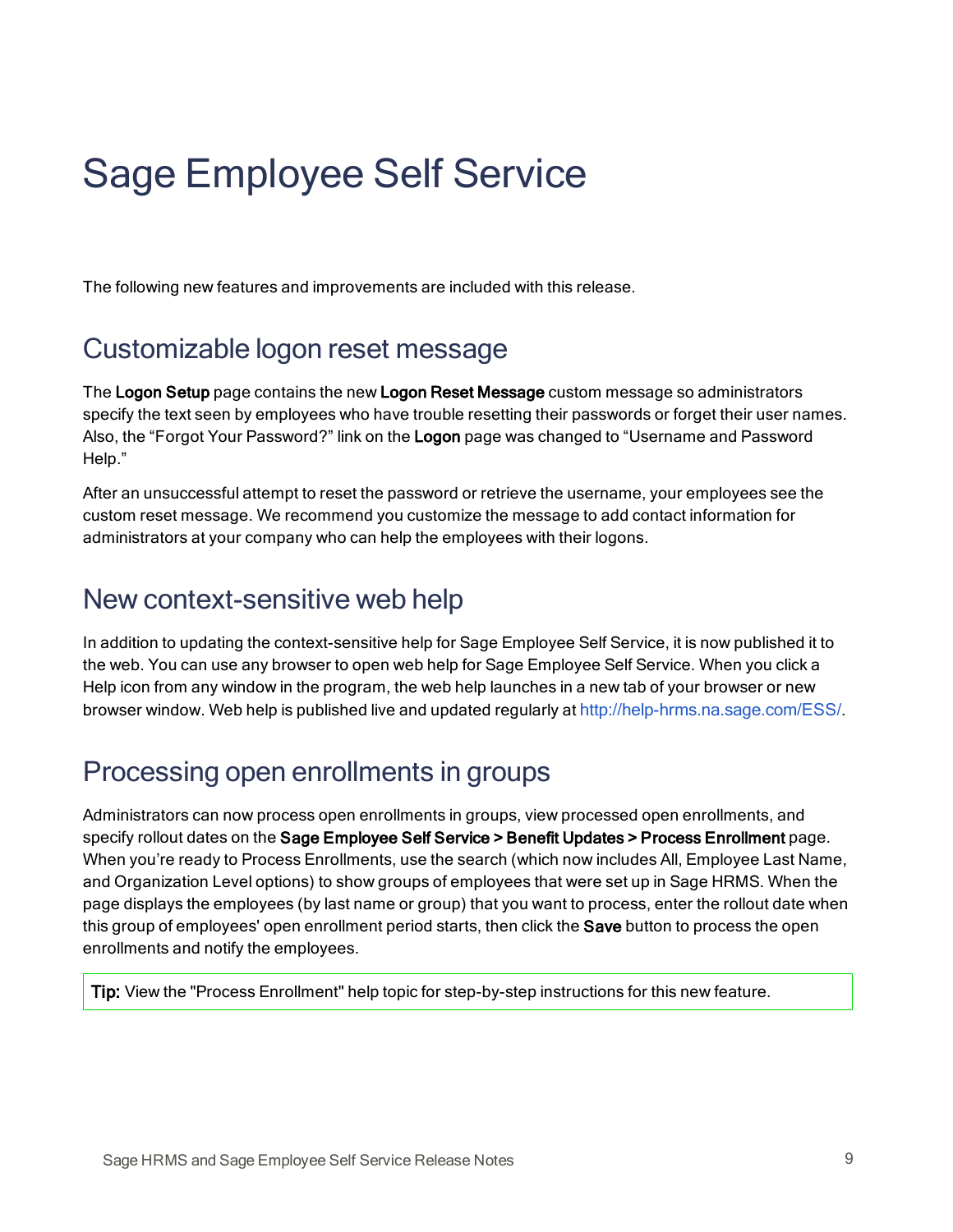# <span id="page-13-0"></span>Instructions for the Create New Logon page

The Instructions panel now contains detailed information for using the Create New Logon page. You must have access to this page to view the instructions. The information includes formatting and field requirements for fields on the page to help guide you through the process.

#### <span id="page-13-1"></span>Create Custom Menu feature enhancements

You can now use the Create Custom Menu feature to add parent-level menu items and links to custom sites to the menu items. New menus you create are added to the bottom of the lists in existing menus. The order in which the menus appear cannot be changed at this time.

# <span id="page-13-2"></span>Employee photos

<span id="page-13-3"></span>Administrators in Sage Employee Self Service can now see employee photos (if added) when viewing the Company Phone List and Direct Reports Organization pages.

### Time off requests statuses in notifications

With this release, the email notifications now include the status of the time off request. This information is helpful, especially for requests edited by your employees (if you have the functionality enabled). The notifications now identify if the *original* time off request is **pending, approved**, or rejected in the subject line of the email. If an existing time off request was edited, the nature of the edit is also included in the notification.

### <span id="page-13-4"></span>Processing time off

Prior to this release, if an employee requested time off in Sage Employee Self Service and entered the word "FROM" in capital letters in the notes, some customers could not process the time off request. We corrected this issue. (17143)